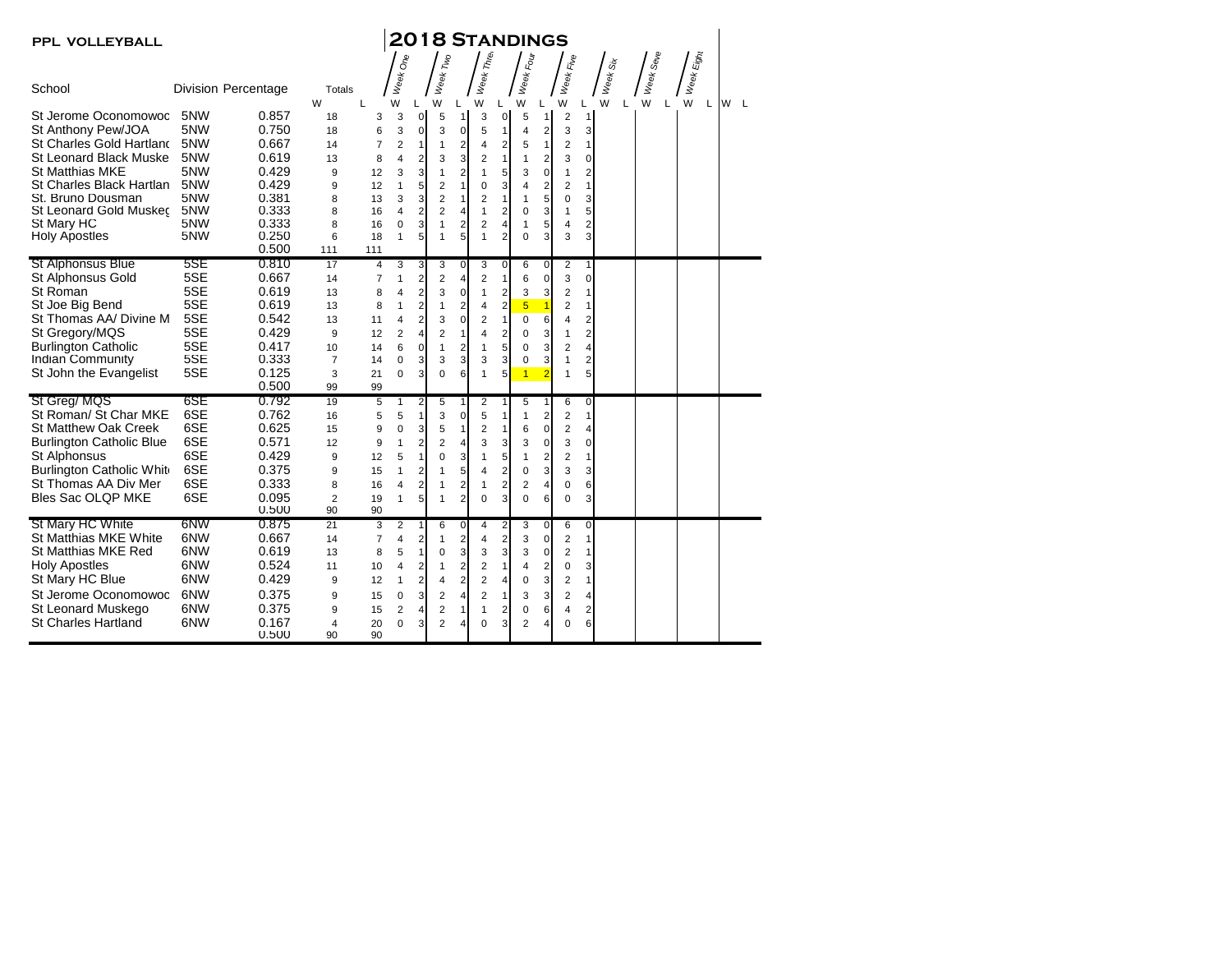| <b>PPL VOLLEYBALL</b>           |             |                            |                         |          |                |                |                |                |                |                | <b>2018 STANDINGS</b> |                |                |                |          |           |            |     |  |
|---------------------------------|-------------|----------------------------|-------------------------|----------|----------------|----------------|----------------|----------------|----------------|----------------|-----------------------|----------------|----------------|----------------|----------|-----------|------------|-----|--|
|                                 |             |                            |                         |          | Week One       |                | Week Two       |                | Week Three     |                | Week Four             |                | Week Five      |                | Week Six | Week Seve | Week Eight |     |  |
| School                          |             | <b>Division Percentage</b> | Totals<br>W             | L        | W              |                | W              |                | W              |                | W                     |                | W              |                | W        | W         | W<br>L     | W L |  |
| <b>Burlington Catholic</b>      | $7 - 1 - A$ | 1.000                      | 21                      | 0        | 3              | $\mathbf{0}$   | 6              | $\mathbf{0}$   | 3              | $\mathbf 0$    | 6                     | 0              | 3              | 0              |          |           |            |     |  |
| Holy Apostles New Berlir 7-1-A  |             | 0.792                      | 19                      | 5        | $\mathbf{1}$   | 2              | 2              | $\mathbf{1}$   | $\overline{4}$ | $\overline{2}$ | 6                     | 0              | 6              | $\mathbf 0$    |          |           |            |     |  |
| <b>St Charles Hartland</b>      | $7 - 1 - A$ | 0.714                      | 15                      | 6        | 3              | 3              | 3              | 0              | 6              | $\mathbf 0$    | 3                     | 0              | $\mathbf 0$    | 3              |          |           |            |     |  |
| <b>St Mary Hales Corners</b>    | $7 - 1 - A$ | 0.667                      | 16                      | 8        | 3              | 3              | 5              | 1              | $\overline{2}$ |                | 0                     | 3              | 6              | 0              |          |           |            |     |  |
| <b>St Matthias MKE</b>          | $7 - 1 - A$ | 0.542                      | 13                      | 11       | $\overline{2}$ | $\overline{4}$ | 4              | $\overline{2}$ | 1              | $\overline{2}$ | 3                     | 0              | 3              | 3              |          |           |            |     |  |
| St Leonard Muskego              | $7 - 1 - A$ | 0.524                      | 11                      | 10       | 3              | 3              | 1              | 2              | $\overline{2}$ | $\mathbf{1}$   | 3                     | 3              | $\overline{2}$ | $\mathbf{1}$   |          |           |            |     |  |
| St Anthony Pew/JOA              | $7 - 1 - A$ | 0.381                      | 8                       | 13       | 3              | 3              | 0              | 6              | 3              | $\mathbf 0$    | $\overline{2}$        | $\mathbf{1}$   | $\Omega$       | 3              |          |           |            |     |  |
| <b>St Matthew Oak Creek</b>     | $7 - 1 - A$ | 0.167                      | $\overline{\mathbf{4}}$ | 20       | 3              | 0              | $\Omega$       | 3              | 0              | 6              | $\Omega$              | 6              | 1              | 5              |          |           |            |     |  |
| St Alphonsus Greendale          | $7 - 1 - A$ | 0.143                      | 3                       | 18       | 3              | 0              | 0              | 3              | 0              | 6              | 0                     | 6              | $\mathbf 0$    | 3              |          |           |            |     |  |
| <b>St Peter East Troy</b>       | $7 - 1 - A$ | 0.048                      | 1                       | 20       | 0              | 6              | $\Omega$       | 3              | 0              | 3              | 1                     | 5              | $\mathbf 0$    | 3              |          |           |            |     |  |
|                                 |             | 0.500                      | 111                     | 111      |                |                |                |                |                |                |                       |                |                |                |          |           |            |     |  |
| <b>Burlington Catholic</b>      | $7-2-B$     | 0.714                      | 15                      | 6        | 2              | $\overline{4}$ | 3              | 0              | 5              | $\mathbf{1}$   | 3                     | $\mathbf 0$    | $\overline{2}$ | 1              |          |           |            |     |  |
| <b>St Charles MKE</b>           | $7 - 2 - B$ | 0.625                      | 15                      | 9        | 3              | $\mathbf 0$    | 6              | $\mathbf 0$    | 3              | 0              | $\overline{2}$        | $\overline{4}$ | 1              | 5              |          |           |            |     |  |
| St Bruno Dousman                | $7 - 2 - B$ | 0.619                      | 13                      | 8        | $\overline{4}$ | $\overline{2}$ | $\mathbf 0$    | 3              | 4              | $\overline{2}$ | $\overline{c}$        | 1              | 3              | $\Omega$       |          |           |            |     |  |
| St. Joseph Big Bend             | $7 - 2 - B$ | 0.571                      | 12                      | 9        | 3              | 3              | 2              | 1              | $\overline{2}$ | $\mathbf{1}$   | $\overline{2}$        | 4              | 3              | $\Omega$       |          |           |            |     |  |
| <b>St Charles Hartland</b>      | $7-2-B$     | 0.458                      | 11                      | 13       | $\mathbf{1}$   | $\overline{2}$ | 4              | $\overline{2}$ | 1              | $\overline{2}$ | $\overline{2}$        | 4              | 3              | 3              |          |           |            |     |  |
| Holy Apostles New Berlir 7-2-B  |             | 0.458                      | 11                      | 13       | $\overline{2}$ | 4              | 1              | 2              | 0              | 3              | 4                     | 2              | 4              | $\overline{2}$ |          |           |            |     |  |
| <b>St Mary Hales Corners</b>    | $7 - 2 - B$ | 0.292                      | $\overline{7}$          | 17       | $\overline{2}$ | $\mathbf{1}$   | 0              | 6              | 3              | 3              | $\overline{2}$        | $\mathbf{1}$   | $\mathbf 0$    | 6              |          |           |            |     |  |
| <b>St Matthias MKE</b>          | $7 - 2 - B$ | 0.286                      | 6                       | 15       | $\mathbf{1}$   | $\overline{2}$ | $\overline{2}$ | 4              | $\mathbf 0$    | 6              |                       | $\overline{2}$ | $\overline{2}$ |                |          |           |            |     |  |
|                                 |             | 0.500                      | 90                      | 90       | 18             | 18             |                |                |                |                |                       |                |                |                |          |           |            |     |  |
| <b>Burlington Catholic</b>      | $8 - 1 - A$ | 0.792                      | 19                      | 5        | 3              | $\Omega$       | 4              | 2              | 6              | 0              | 3                     | 0              | 3              | 3              |          |           |            |     |  |
| St Alphonsus Greendale          | $8 - 1 - A$ | 0.792                      | 19                      | 5        | 3              | 0              | 6              | 0              | 0              | 3              | 6                     | 0              | $\overline{4}$ | $\overline{2}$ |          |           |            |     |  |
| St Mary HC Blue                 | $8 - 1 - A$ | 0.762                      | 16                      | 5        | 6              | $\mathbf 0$    | 1              | $\overline{2}$ | 6              | $\overline{0}$ | 0                     | 3              | 3              | $\mathbf 0$    |          |           |            |     |  |
| <b>St Charles Hartland</b>      | $8 - 1 - A$ | 0.583                      | 14                      | 10       | 3              | 3              | 0              | 3              | 0              | 3              | 6                     | 0              | 5              | 1              |          |           |            |     |  |
| St Leonard Muskego              | $8 - 1 - A$ | 0.458                      | 11                      | 13       | $\mathbf 0$    | 3              | $\overline{4}$ | $\overline{2}$ | 1              | $\overline{2}$ | 3                     | 3              | 3              | 3              |          |           |            |     |  |
| <b>Holy Apostles New Berlir</b> | $8 - 1 - A$ | 0.381                      | 8                       | 13       | $\mathbf 0$    | 3              | 3              | 3              | 5              | $\mathbf{1}$   | 0                     | 3              | $\mathbf 0$    | 3              |          |           |            |     |  |
| St Thomas AA Div Mer            | $8 - 1 - A$ | 0.095                      | $\overline{2}$          | 19       | $\overline{2}$ | 4              | $\Omega$       | 3              | $\Omega$       | 3              | $\mathbf 0$           | 6              | $\mathbf 0$    | 3              |          |           |            |     |  |
| St Mary HC White                | $8 - 1 - A$ | 0.048<br>0.500             | 1<br>90                 | 20<br>90 | 1              | 5              | $\Omega$       | 3              | 0              | 6              | 0                     | 3              | $\mathbf 0$    | 3              |          |           |            |     |  |